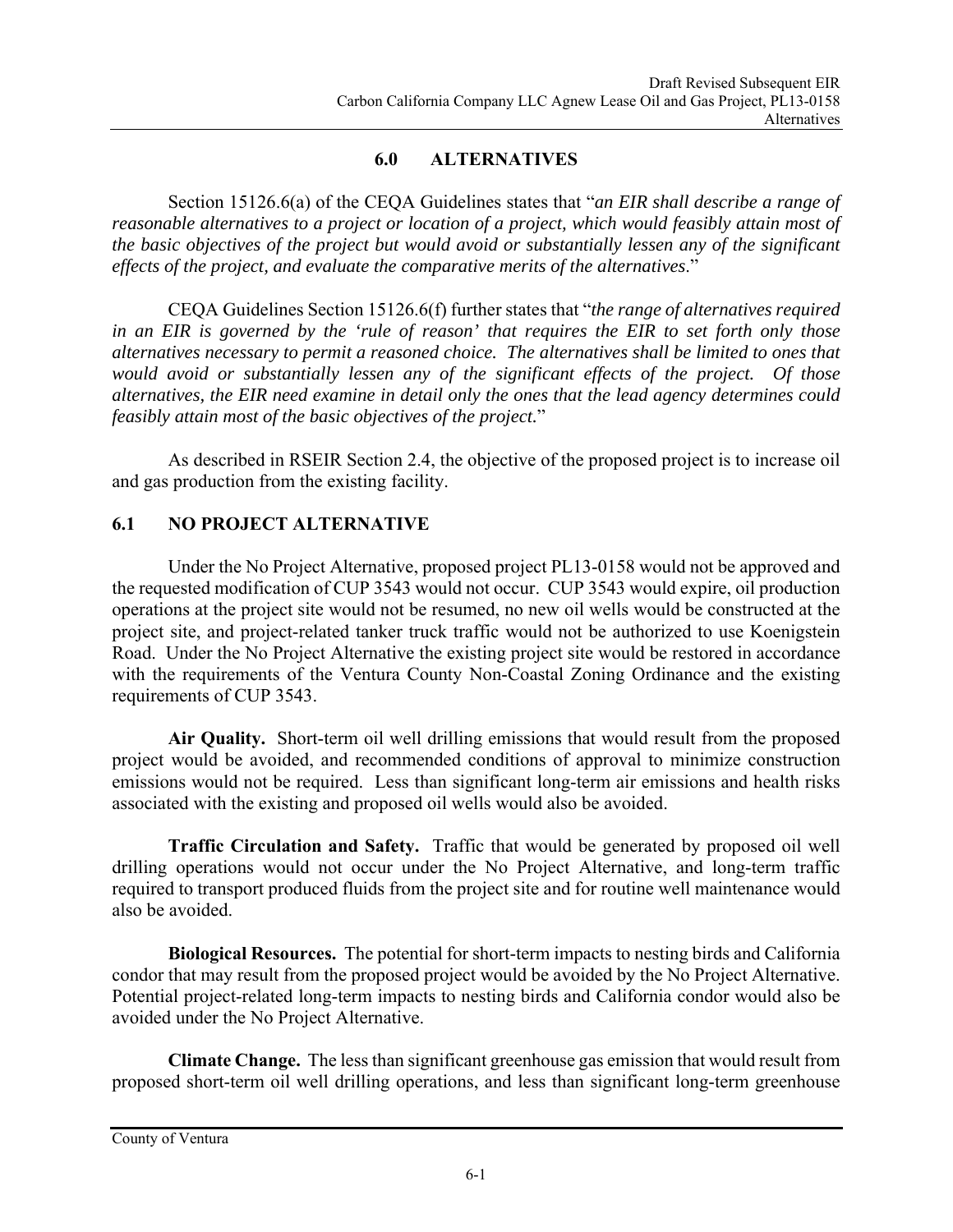gas emissions that would result from the proposed project would be avoided under the No Project Alternative.

**Water Resources.** The No Project Alternative would avoid the less than significant ground water use impacts that would result from drilling the proposed oil wells. The less than significant potential ground and surface water quality impacts that may result from the construction and operation of the wells would also be avoided.

**Noise.** The No Project Alternative would avoid the significant short-term noise impacts that would occur if the proposed oil wells are drilled and mitigation measures to reduce drilling noise impacts would not be required. This alternative would also avoid the less than significant project-related long-term noise that would result from project-generated traffic and the operation of additional equipment at the project site.

# **6.2 OPERATE EXISTING FACILITIES ONLY ALTERNATIVE**

The Operate Existing Facilities Only Alternative would allow the continued operation of the three existing oil wells, the existing on-site flare, and other accessory equipment located on the project site; and would allow project-related tanker trucks to use Koenigstein Road to access the project site. Under this alternative, an existing on-site well would not be re-drilled and no new wells would be constructed on the project site.

**Air Quality.** Short-term oil well drilling emissions that would result from the proposed project would be avoided, and recommended conditions of approval to minimize construction emissions would not be required. Less than significant long-term air emissions and health risks that would result from the proposed project would be reduced by this alternative because no new oil wells would be drilled or operated on the project site.

**Traffic Circulation and Safety.** Traffic that would be generated by proposed oil well drilling operations at the project site would not occur under the Operate Existing Facilities Only Alternative because no wells would be drilled or re-drilled. Long-term traffic trips required to transport produced fluids from the project site and traffic for routine well maintenance would generally be similar to the low volume of traffic that would be generated by the proposed project. Similar to the proposed project, potential traffic safety impacts under this alternative resulting from truck turning movements at the State Route 150/Koenigstein intersection would be reduced to a less than significant level by proposed traffic safety mitigation measures.

**Biological Resources.** The potential for short-term impacts to nesting birds that may result from the proposed project would be avoided by the Operate Existing Facilities Only Alternative because the potential for drilling-related noise to result in active nest abandonment would be avoided. Potential short-term impacts to California condor resulting from drilling activities would also be avoided, although potential long-term impacts to condor could result and similar mitigation measures to minimize the potential for oil well operation-related impacts would be required.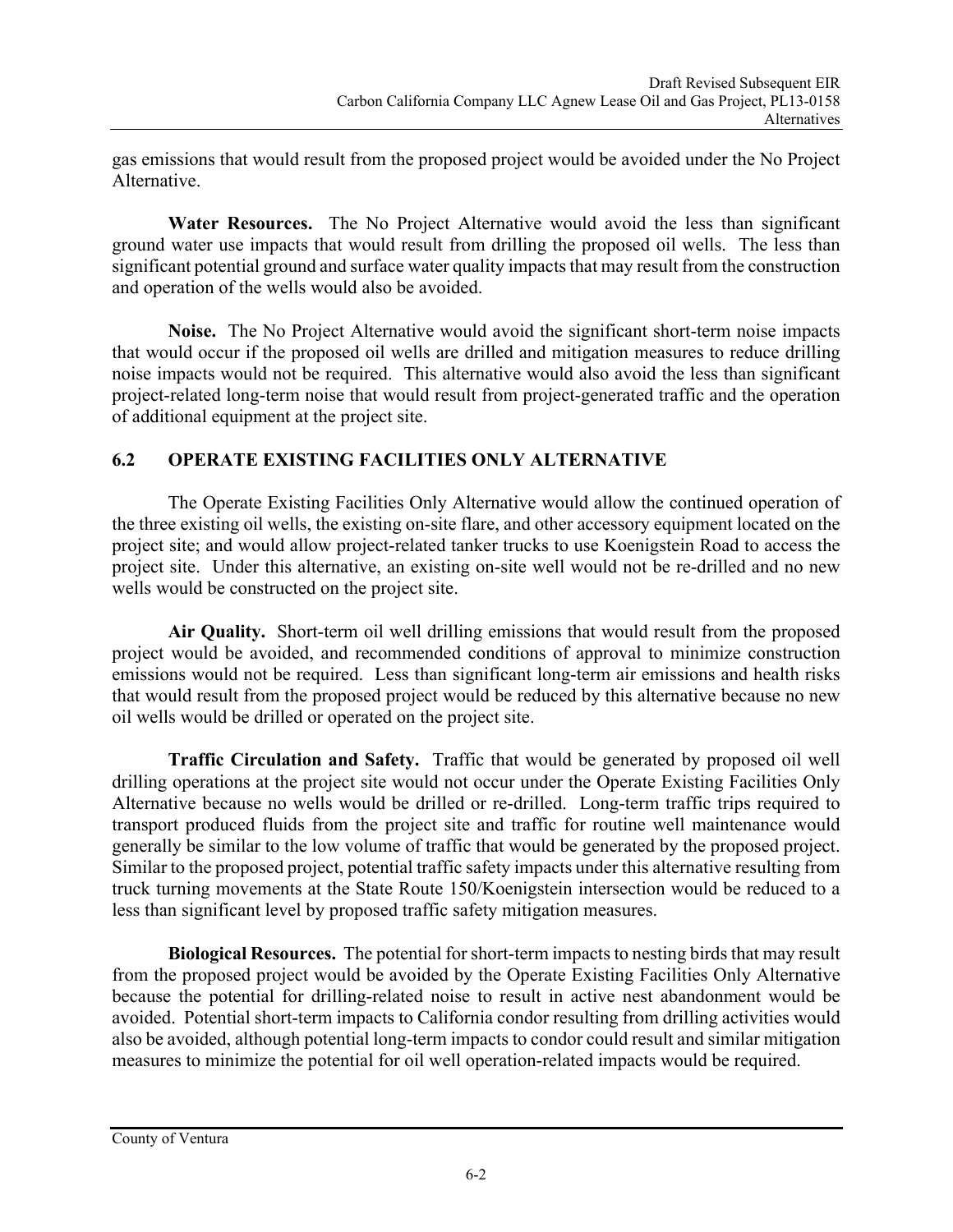**Climate Change.** The less than significant greenhouse gas emissions that would result from proposed short-term oil well drilling operations would be avoided by the Operate Existing Facilities Only Alternative. The less than significant long-term greenhouse gas emissions that would result from the proposed project would be reduced by this alternative because fewer oil wells would be operated at the project site.

**Water Resources.** The Operate Existing Facilities Only Alternative would avoid the less than significant ground water use impacts that would result from drilling the proposed oil wells. The less than significant potential long-term ground and surface water quality impacts that may result from the proposed project would be reduced by this alternative because fewer oil wells would be operated at the project site.

**Noise.** The Operate Existing Facilities Only Alternative would avoid the significant shortterm noise impacts that would occur if the proposed oil wells are drilled. The less than significant long-term noise impacts that would result from the operation of equipment at the project site would be reduced by this alternative because fewer oil wells would be operated at the project site. Longterm noise from vehicle traffic traveling to and from the project-site would be similar to the longterm traffic noise generated by the proposed project.

# **6.3 REDUCED PROJECT INTENSITY ALTERNATIVE**

The Reduced Project Intensity Alternative would allow the continued operation of the three oil wells and accessory equipment located on the project; would allow project-related tanker trucks to use Koenigstein Road to access the project site; and would require a reduction in the number of new or re-drilled wells. For this alternative, it was assumed that one new well would be constructed and one existing well would be re-drilled.

**Air Quality.** Short-term oil well drilling emissions that would result from the proposed project would be reduced by the Reduced Project Intensity Alternative, and recommended conditions of approval would reduce less than significant short-term construction-related emissions to the extent feasible. Less than significant long-term air emissions and health risks that would result from the proposed project would also be reduced by this alternative because only one new well would be constructed and one well would be re-drilled.

**Traffic Circulation and Safety.** The Reduced Project Intensity Alternative would result in two separate drilling periods for the construction/re-drilling of oil wells on the project site. Both drilling periods would generate short-term traffic volumes that are similar to the short-term construction traffic that would be generated by each of the drilling periods that would occur if the proposed project were implemented. The proposed project, however, would result in three drilling periods over the life of the project (i.e., two new wells and one re-drilled well). Therefore, the Reduced Project Intensity Alternative would result in a reduction in the total amount of construction traffic when compared to the total amount of construction traffic that would be generated by the proposed project. Overall, the Reduced Project Intensity Alternative would result in a reduction in the less than significant short-term traffic impacts that would result from the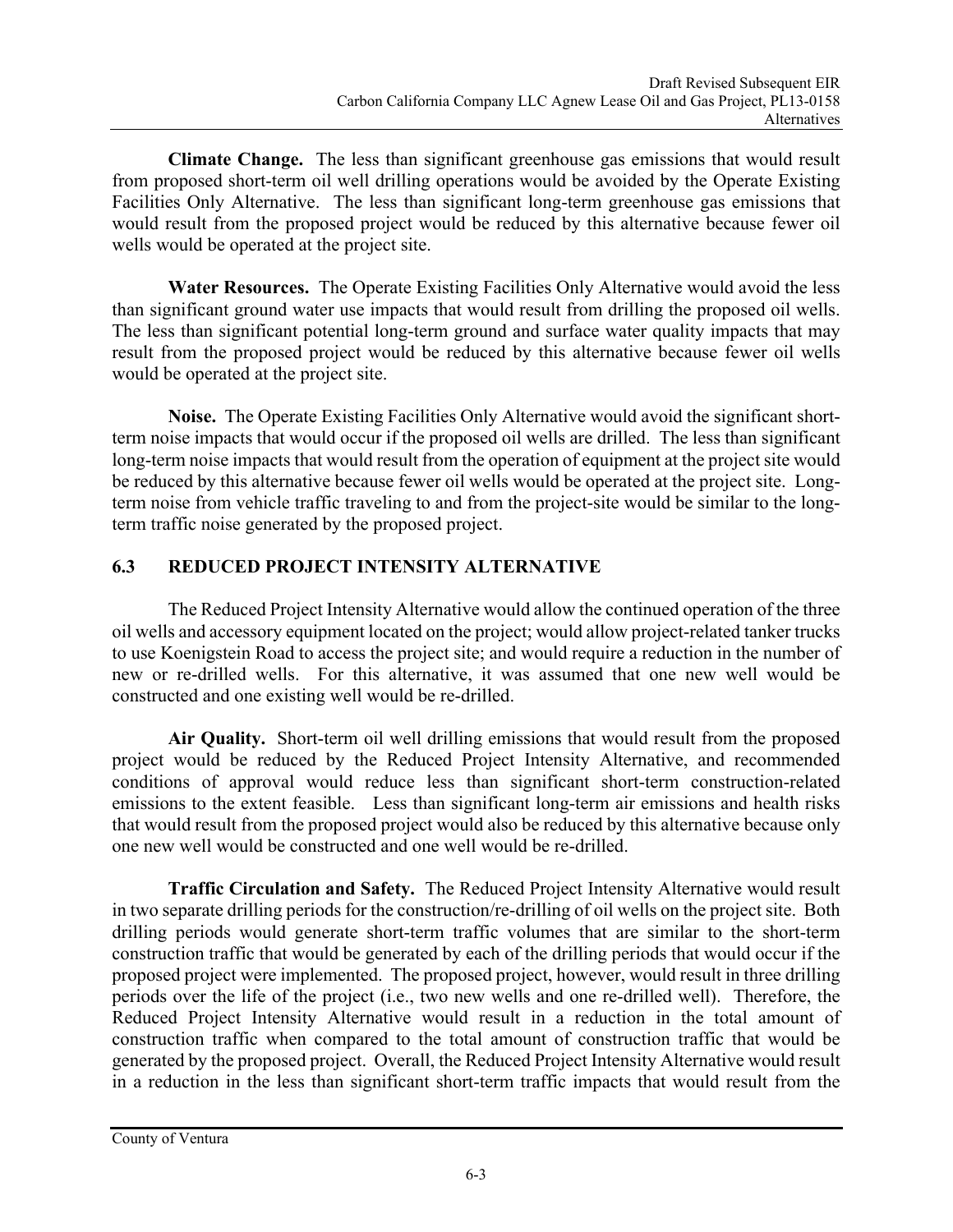proposed project. Long-term traffic trips required to transport produced fluids from the project site and traffic for routine well maintenance would generally be similar to the low volume of traffic that would be generated by the proposed project. Similar to the proposed project, potential traffic safety impacts under this alternative resulting from truck turning movements at the State Route 150/Koenigstein intersection would be reduced to a less than significant level by proposed traffic safety mitigation measures.

**Biological Resources.** The Reduced Project Intensity Alternative would reduce the number of drilling periods and the number of oil wells on the project site when compared to the on-site development that would occur if the proposed project were to be approved. This alternative, however, could still result in impacts to nesting birds and California condor, and mitigation measures to reduce those potential those impacts would still be required. Therefore, the potential impacts of this alternative to biological resources would be similar to the impacts of the proposed project.

**Climate Change.** Short-term emissions emission of greenhouse gases that would result from the proposed project would be reduced by the Reduced Project Intensity Alternative. The less than significant long-term air emissions of greenhouse gases that would result from the proposed project would also be reduced by this alternative. This alternative would result in reduced short- and long-term greenhouse gas emission because only one new well would be constructed and one well would be re-drilled.

**Water Resources.** The Reduced Project Intensity Alternative would reduce the proposed project's less than significant short-term groundwater use impacts because constructing fewer wells on the project site would reduce the total amount of water used for drilling operations. The reduced on-site development would also reduce the proposed project's less than significant potential to result in short- and long-term ground and surface water quality impacts.

**Noise.** The Reduced Project Intensity Alternative would reduce the number of drilling periods and the number of oil wells on the project site when compared to the total duration of drilling that would occur if the proposed project were to be approved. This alternative, however, would still result in drilling noise impacts to nearby residents and mitigation measures to reduce short-term noise impacts would still be required. Therefore, the potential short-term noise impacts of this alternative would be similar to the impacts of the proposed project. The Reduced Project Intensity Alternative would reduce the total number of oil wells on the project site when compared to the proposed project, however, overall long-term noise impacts resulting from the operation of on-site equipment would be similar to the long-term impacts of the proposed project. Long-term noise from vehicle traffic traveling to and from the project-site would be similar under this alternative when compared to the long-term traffic noise generated by the proposed project.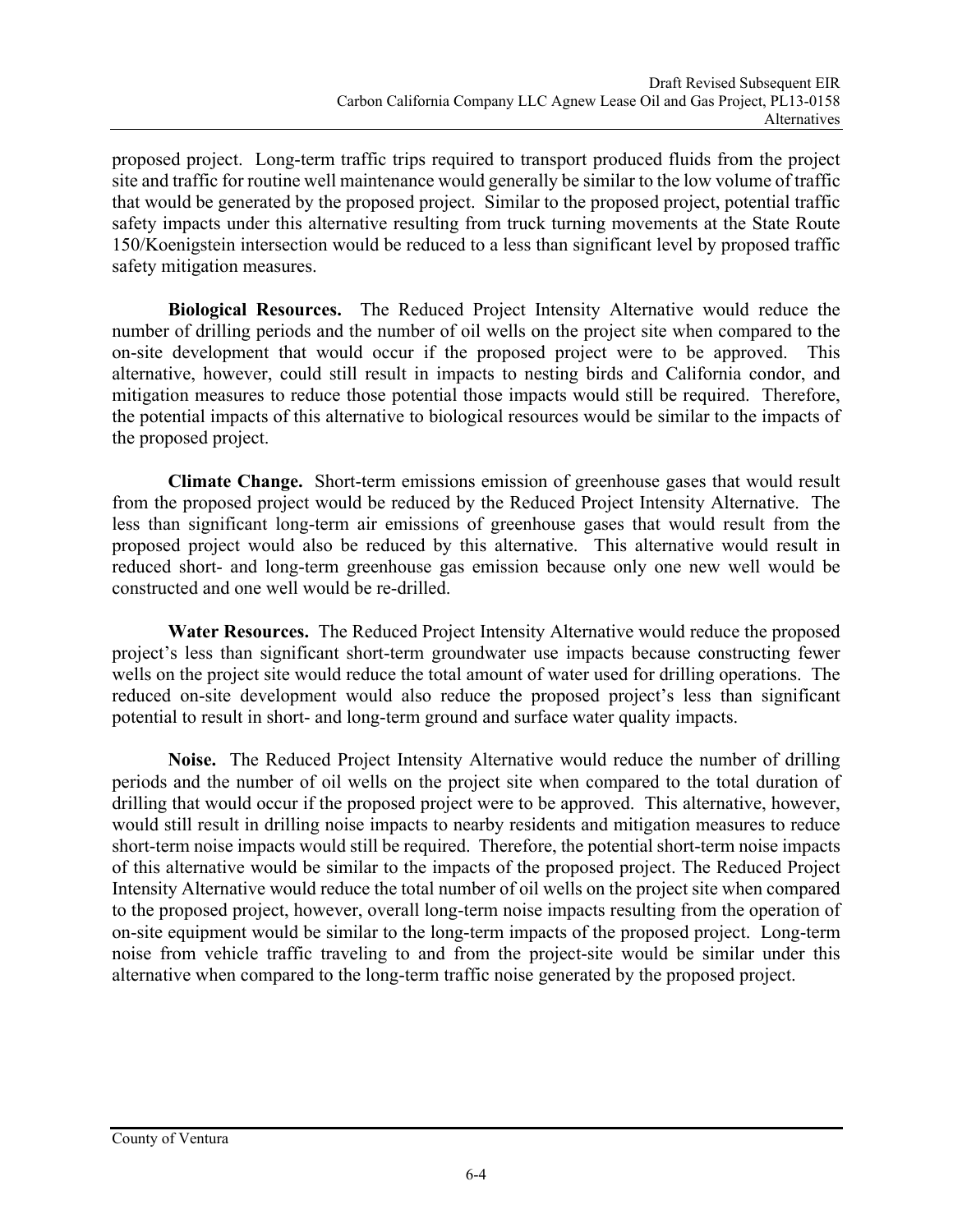#### **6.4 ALTERNATIVES REJECTED FROM FURTHER ANALYSIS**

 Several additional alternatives were considered but rejected from further analysis because the alternatives would result in additional environmental impacts when compared to the proposed project. The alternatives rejected from further consideration are described below.

**Alternative Project Site.** As described in RSEIR Section 3.3 (Land Use Planning) and depicted on Figure 3.2-1, CUP 3543 encompasses an area of approximately 160 acres. Development of the proposed project on other property included within the boundaries of CUP 3543, or the development of the project at another site located in the Ojai Oil Field, was rejected from further consideration because the use of an alternative project site would likely result in environmental impacts that are greater than the impacts of the proposed project.

 The development of new oil wells at a different project location would likely require the construction of a new oil well pad. Grading to develop a new pad, and possibly a new access road, would have the potential to result in vegetation removal and other grading-related impacts (e.g., erosion, water quality, and aesthetics) that would not result from the proposed project. Grading to construct a new drill pad, and long-term oil well operations at an alternative site would also have the potential to result in impacts to nesting birds and California condor, similar to the potential impacts of the proposed project.

 The development of new oil wells at a site located within the boundaries of CUP 3543 would require the use of Koenigstein Road for access. Therefore, an alternative site would not avoid or reduce the less than significant traffic and circulation impacts associated with the proposed project. To be consistent with the proposed project's objective of increasing oil production, the development of an alternative site would require the development and operation of six oil wells, similar to what would be located at the existing project site if the proposed project were to be approved. The construction of six new oil wells at an alternative site would result in an increase in air quality, traffic, climate change, water resources and noise impacts when compared to the impacts of the proposed project.

Since an alternative project site would have the potential to result in environmental impacts that are greater than the impacts of the proposed project, this alternative was eliminated from further consideration.

**Alternative Site Access.** The development and use of an alternative access route to serve the proposed project, rather than the proposed use of Koenigstein Road, would not be an alternative to the proposed project but would be an alternative to a component of the project. The most likely potential alternative project site access would be the route previously approved by CUP 3543, which included the use of a bridge over Sisar Creek.

The site of the former creek crossing is now an active stream channel that supports sensitive wildlife habitat. Construction of a new at-grade crossing and associated drainage culvert, or a bridge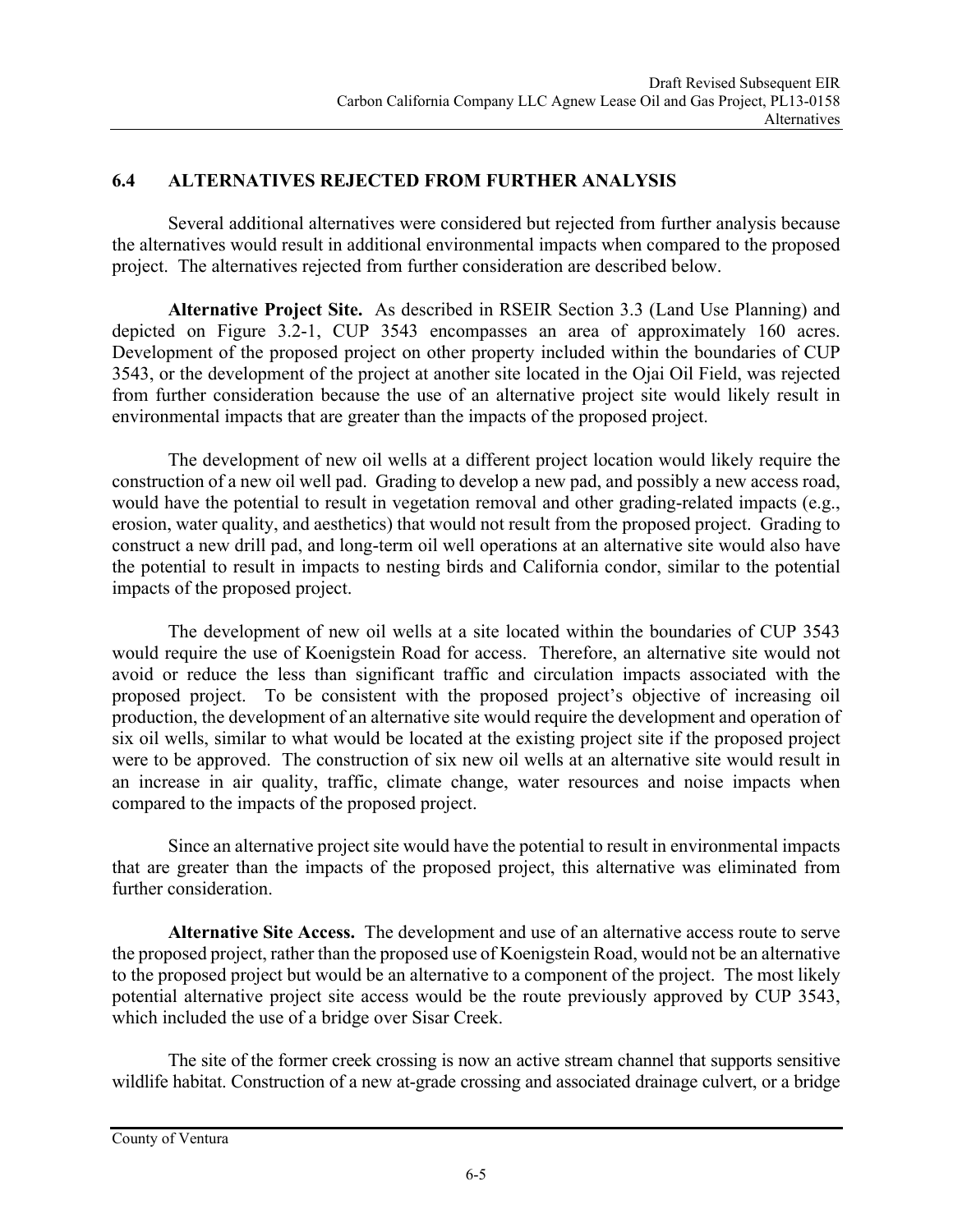spanning the creek, would have the potential to result in significant impacts to biological resources and would result in impacts that are greater than the biological resource impacts of the proposed project. It is also unlikely that a required Streambed Alteration Agreement from the California Department of Fish and Wildlife could be obtained given the availability of an existing paved public roadway (i.e. Koenigstein Road) that serves the same purpose and has served other oil projects in the area for a number of decades. Since the proposed use of Koenigstein Road would not result in significant biological resource, traffic, or circulation impacts, and the development of an alternative access would likely result in significant impacts, an alternative access route to the proposed project was rejected from further analysis.

**Conveyance of Produced Fluids by Pipeline.** The development and use of a pipeline to transport fluids produced at the project site, rather than using trucks that travel on Koenigstein Road, would not be an alternative to the proposed project but would be an alternative to a component of the project.

CUP 3543 (Condition of Approval 49) requires the development of a pipeline to transport produced fluids when oil production reaches 350 barrels per day. As depicted on RSEIR Table 3.2-1, between 2015 and 2017, a total of 11,893 barrels of water and oil were transported from the project site. Over this three year period (1,095 days) the average amount of fluid produced by the existing project was approximately 11 barrels per day. Future oil production rates from the proposed new and re-drilled wells are uncertain. However, as described in RSEIR Section 4.2.3, for analysis purposes it has been estimated that fluids (oil and wastewater) produced by the proposed project would be 1.33 times the volume of fluid produced by the existing operations at the project site. At the assumed production rate, the proposed new and re-drilled wells would produce approximately 15 barrels of fluid per day. Combined with existing fluids produced at the project site (approximately 8 barrels per day produced by the two existing wells that would not be re-drilled), the entire project would produce approximately 23 barrels of fluid per day. Even if initial oil production from the proposed new and re-drilled wells is somewhat higher than existing production rates, total oil production by the entire Agnew lease project would be substantially lower than the 350 barrels per day that would require the construction of a project-related pipeline.

In the unlikely event that future project-related oil production exceeds 350 barrels per day, the project applicant would be required to construct a pipeline as required by CUP 3543. If a pipeline were to be constructed, additional environmental review would be required based on the proposed location of the pipeline and its construction characteristics. A programmatic evaluation of potential environmental impacts that may result if a project-serving pipeline were to be constructed was included in the 1983 EIR prepared for the proposed project. Possible pipelinerelated impacts identified by the 1983 EIR included potential impacts to Sisar Creek if the pipeline was buried beneath the creek; potential construction-related fire hazards and long-term pipeline failure impacts; short-term construction-related erosion and sedimentation impacts; and potential vegetation and habitat disturbance impacts. In addition to the impacts identified in the 1983 EIR, the construction of a project-serving pipeline would also have the potential to result in significant short-term air quality and noise impacts.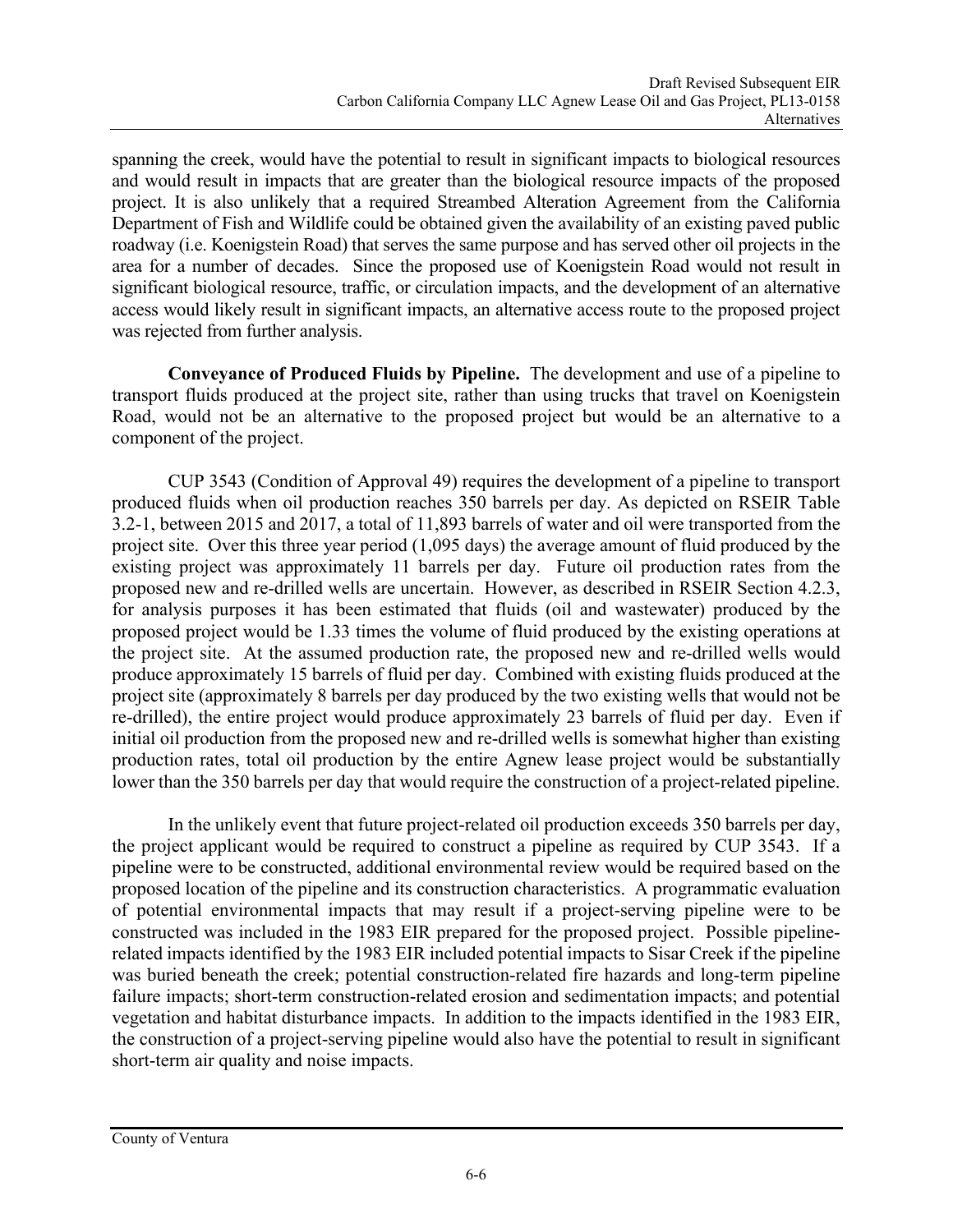The environmental impacts associated with the construction of a project-serving pipeline would also occur if a pipeline were to be constructed as an alternative to trucking project-related oil volumes that do not exceed the 350 barrel per day threshold established by CUP 3543. In addition, constructing a pipeline to transport very low volumes of oil, such as the low volumes of oil that are anticipated to be produced by the proposed project, would likely be financially infeasible. Therefore, due to the potential for increased environmental impacts when compared to the impacts of the proposed project, an alternative to construct a project-serving pipeline was rejected from further analysis.

## **6.5 ENVIRONMENTALLY SUPERIOR ALTERNATIVE**

 Table 6.5-1 summarizes the potential for the alternatives evaluated by this RSEIR to avoid, or result in reduced or similar environmental impacts when compared to the impacts of the proposed project.

 If the No Project Alternative were to be implemented, no new oil wells would be constructed at the project site and the existing oil production facilities at the site would be removed. Therefore, the No Project Alternative is the environmentally superior alternative. The No Project Alternative, however, would not attain the objective of the project to increase oil production at the project site. CEQA Guidelines Section 15126.6(e)(2) states that *"if the environmentally superior alternative is the 'no project' alternative, the EIR shall also identify an environmentally superior alternative among the other alternatives."* 

 The Operate Existing Facilities Only Alternative would avoid the short-term oil well development impacts of the proposed project, and would reduce long-term project-related impacts associated with air quality, climate change, and water resources. The Operate Existing Facilities Only Alternative, however, would not achieve the objective of the proposed project to increase oil production.

The Reduced Project Intensity Alternative would reduce the short-term oil well development impacts of the proposed project related to air quality, traffic and circulation, climate change, and water resources. The Reduced Project Intensity Alternative would also reduce longterm project-related impacts associated with air quality, climate change, and water resources. The reduction in the number of oil wells developed at the project site under this alternative would reduce the amount of oil that may be produced by the proposed project, however, this alternative would partially implement the objective of the project to increase on-site oil production. Therefore, the Reduced Project Intensity Alternative would be environmentally superior to the proposed project. The implementation of this alternative, however, is not necessary to reduce the proposed project's environmental impacts to a less than significant level.